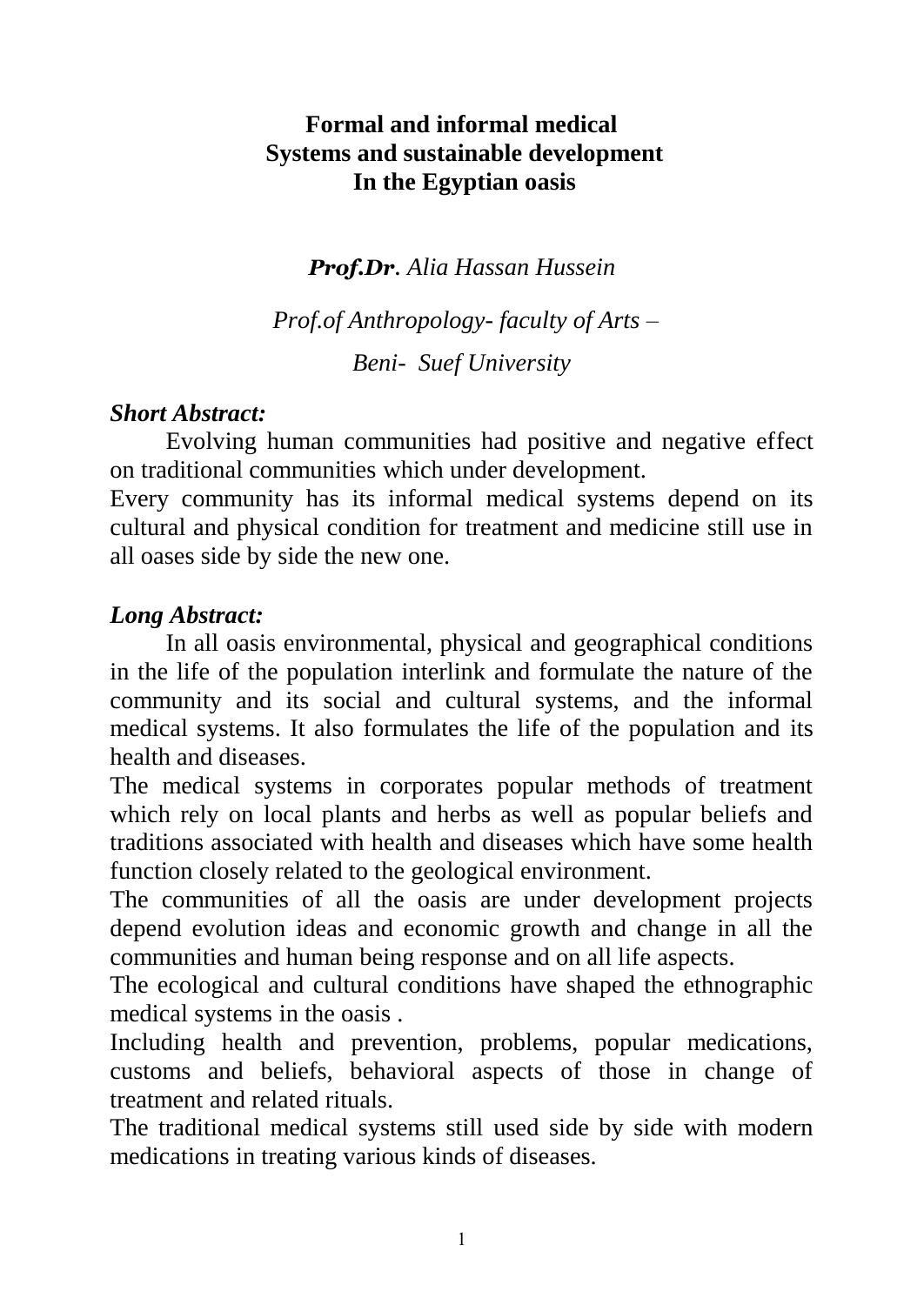The aim of this paper is to know :

1- The traditional medical systems and its effect on health and diseases.

2- The formal medical system.

3- The sustainable development and its effect on population health and prevents the diseases.

Name of contributor : *Dr.Aleya Hassan Hussien* Position: *Prof.of Anthropology- faculty of Arts – Benny sweef University* Address: *faculty of Arts – Benny sweef University* Nationality :*egyptian* Passport Details No Issue: Expiry Gender : *female* Date of Birth: *23-1-1934* Tel: *01005080708* Cell Fax Email: draleya\_hhh@yahoo.com Title of Paper : *Formal and informal medical Systems and sustainable development In the Egyptian oasis.*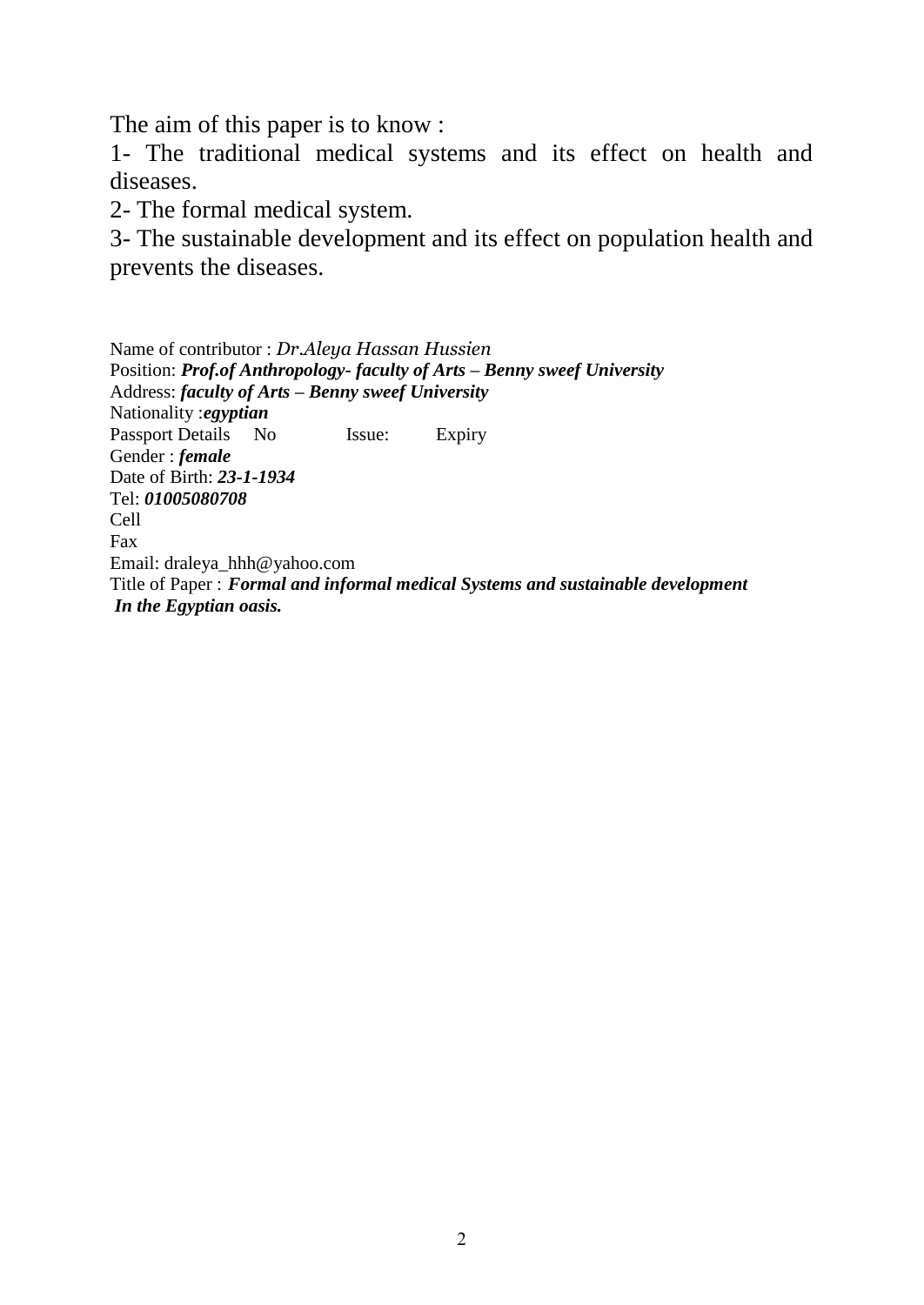### **Formal and informal medical Systems and sustainable development In the Egyptian oasis**

As each place has its distinct environment which is differ from other place. Difference in environment does not lead only to different nature and weather but also to different cultural habits, known diseases, different medical system in treatment and prevention of these diseases. Also rates of prevention differ from one culture to another some of these rates refer to diseases and health belief as there is a relationship between what we do and what we think.

The societies of the Egyptian oases with its cultural specificities that make it different from other desert communities have achieved social development since the 1960s based on idea of economic progress and growth and a constant process of development. Development might have a positive effect worldwide. However, it might have a negative side as well, for what appears to be culturally useful in a certain society might not be the same in the culture of another society. For instance, physical activities might bring about health for the individual and his existence in a particular culture other than another. In this respect, the objectives of this research have been formulated into:

- I. The effect of the geological environment on the formulation of the traditional medical system.
- II. The effect of development and change on the formal medical system.
- III. Sustainable development, health and illness.

This research depend on the medical ecology which is a special approach in medical anthropology that emphasis this study will emphasis on health and diseases in an environmental context. ( Kharga, Dakhla, Farafra, Bahariaya and sywa oases) in west south of the Egyptian desert.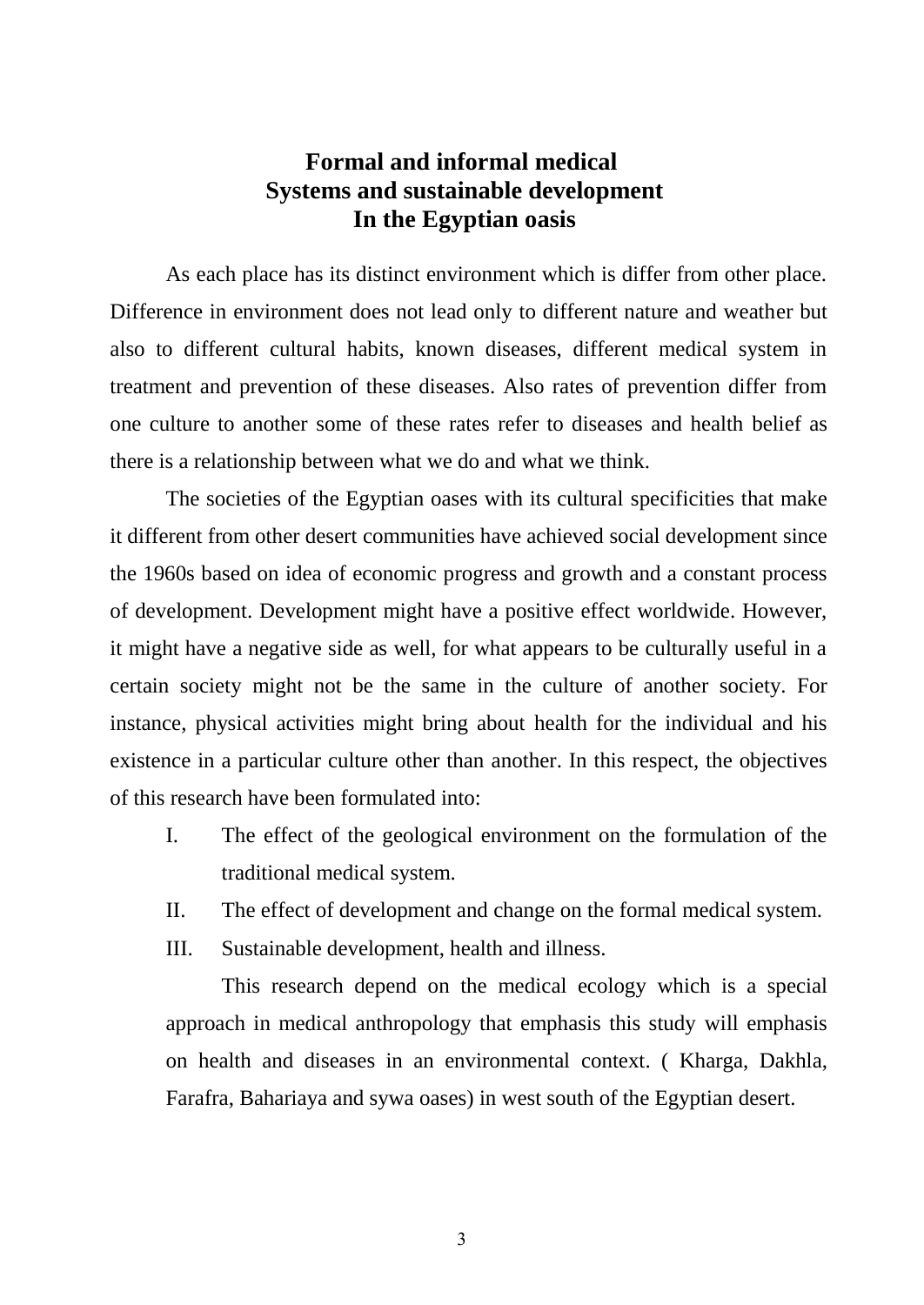**(1)**

Since the medical systems, whether traditional or formal, are basic components of culture, their form and content reflect patterns from behavior, morals, beliefs and traditions. Every culture develops a related medical system and mutual relations.

The medical behavior of the individual is a constituent of the history of public culture. Therefore, understanding any medical system requires knowledge of this system as part of culture. Illness can be understood only in terms of culture, for illness as a concept of pathology is based on experimentation and laboratory tests. The clinical check is different from illness as a cultural concept based on the belief that the patient they cannot do his work.

Every medical system has prevention and a treatment system, both of which have ties with some beliefs of preventive and the therapeutic medicine based on pathology. While some of these beliefs are related to magic and religion according to which illness is interpreted, others are related to the universe, the supernatural and other creatures that are believed to bring illness.

The rates of prevention and treatment are different among societies. Some of these rates are associated with the common beliefs about health and illness. The division of preventive and therapeutic medicine is unfamiliar in simple, traditional, tribal, and rural communities, where preventive medicine is viewed as individual procedures that appear from the behavior of the individual. Hence, the disease that affects the individual is interpreted as a sign of the anger of gods and the punishment of the ancestors.

The medical system includes the common beliefs about the nature and causes of illness. Also, includes medical institutions, hospitals, medical schools, health system and medical practioners. Health care systems are social systems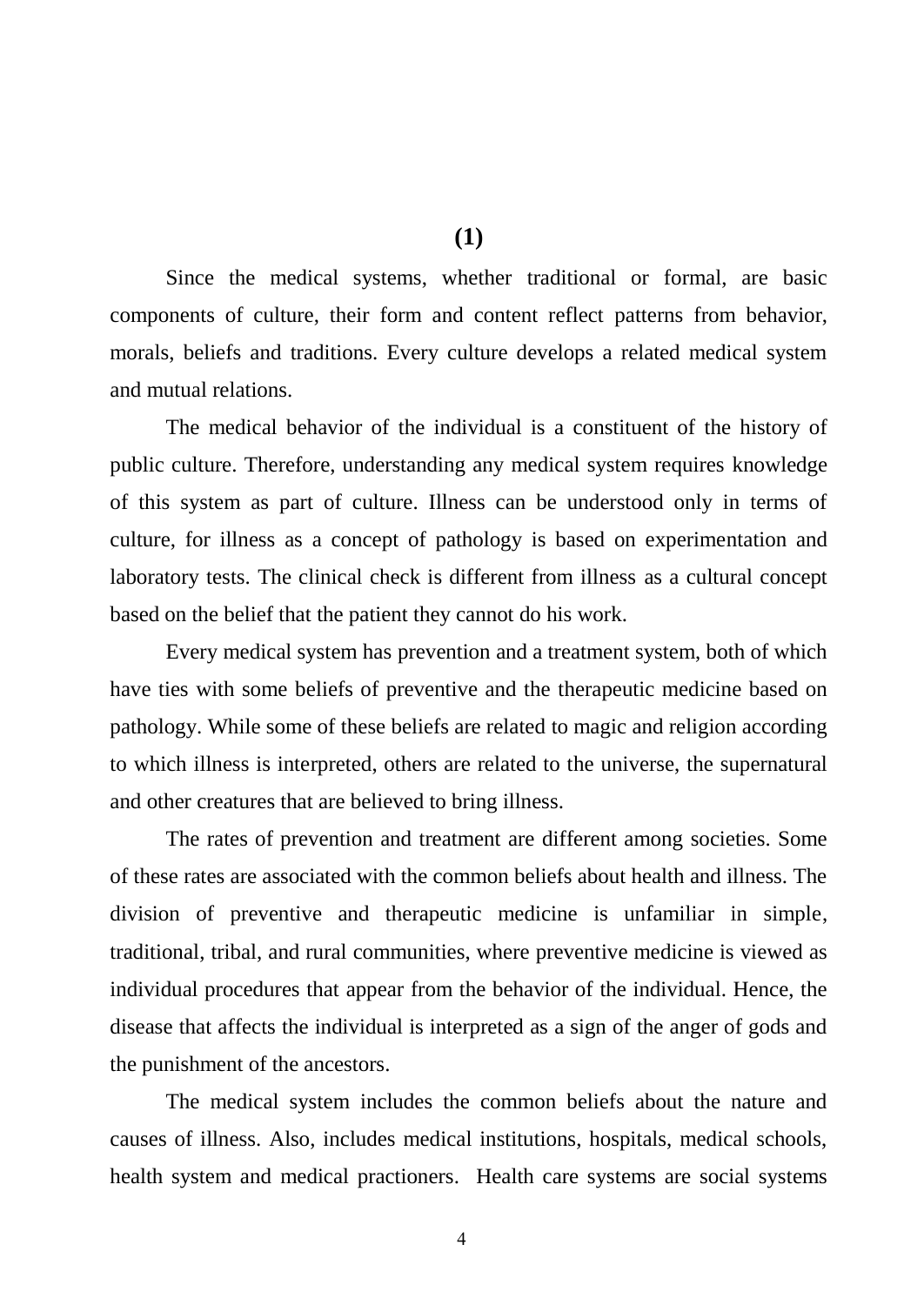based on interactions among people interactions between patients and medical service providers in particular.

#### **(2)**

The ecological and cultural conditions have shaped the ethnographic medical systems in the entire oasis.

The geological environment plays a major role in population and distribution of the oasis and villages, it also formulates the life of the people its health condition and disease. The essential element in such distribution is water, so that where is water there are people and life.

Springs and wells constitute the basis of any assembling in the communities of all the oasis.

The oasis are characterized by a desert climate as it lies in the dry part of the African desert, which is considered one of the most barren areas when the temperature reaches 48C◦. Water levels have a significant impact in the volume of flowing water. Thus, the lower in the land the more water flows. The size and the density of the population correspond to such conditions, therefore, the population decrease in the north in Kharga oases while increase to south according to the environmental geological conditions in all oases.

Water has a role also in dividing the oasis into a number of independent social unites extending from north to south according to water resources. This has led to extend distances that separate one oasis from another.

The oasis district depend on agriculture which relies on water flowing from wells dug by the natives who also maintain such pressures to secure a constant flow of water, the backbone of their economic activity.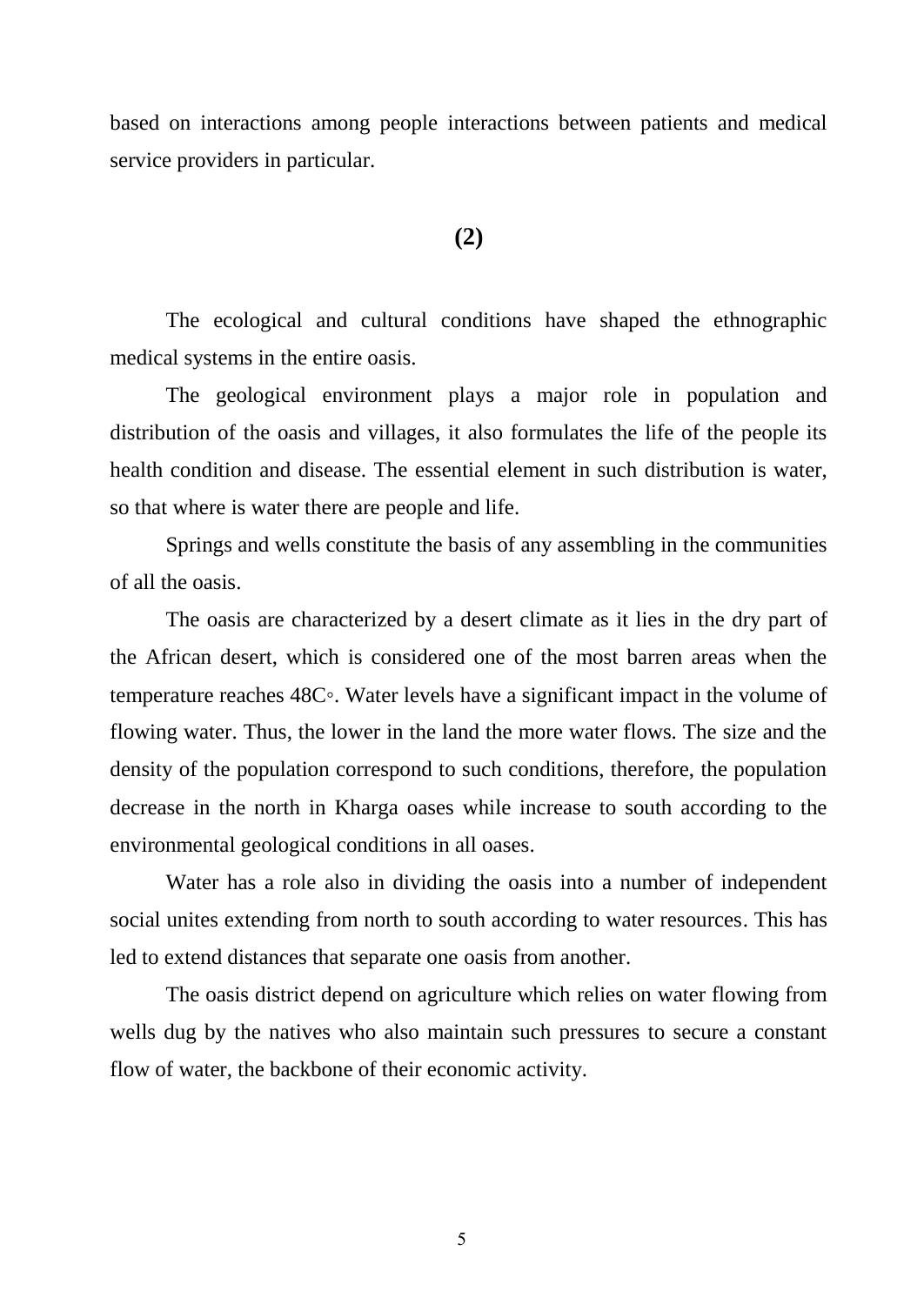The important crops and plants are date palms, santt trees which are made use in constructing wend shield around springs and wells. Doumm palms which are used in making doors. There are also a number of medicinal plants.

Chemical structure of water in the oases is different from one well to the other in the same area and from one oases to the other, it lacks iodine in all oases.

Water is considered one of the most significant environment aspects that have led to both the improvement of health conditions as well as emergence of some diseases.

The constant flow of water has helped to establish an accurate irrigation system every night and day throughout the year. This leads to continuous efforts through cold winter and summer days. Irrigation works under these land conditions has given rise to some diseases as Rheumatic pain, Tonsillitis and Epistaxis.

Since disease is not evenly distributed among population, there are difference in the frequency of the various diseases in every oasis.

The chemical structure of water has its impact on the type of diseases common in all the oases especially those associated with high proportions of salts and iodine in water as hair problems and skin fissuring, similarly, lack of iodine in water leads to renal and urological problems such as baldder stones.

The chemical composition of water leads to some dental problems due to the high proportions iron concentration in water which makes teeth fragile and lack of iodine creates brownish spots on them.

There are other diseases associated with the desert environment such as epidemic diseases which has varies types of eczema as result of heat and dryness, urticaria, tinea as result of work in irrigation. Ophthalmic diseases are common as result of the hot, sandy and windy weather e.g. cataract and Trachoma.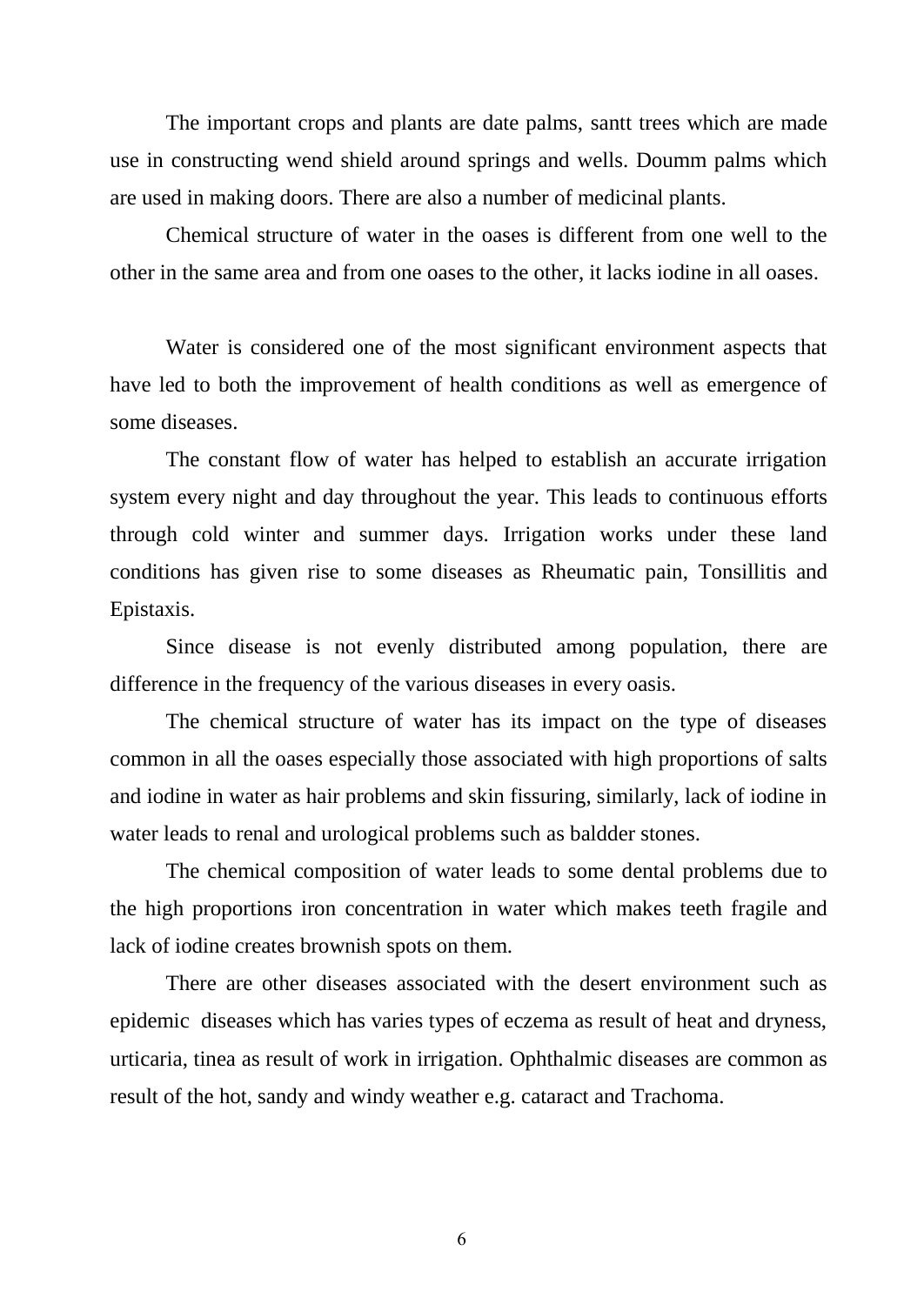The change of seasons associated with the emergence of some diseases. In summer low blood pressure becomes common due to the excessive heat. High blood pressure also increase in summer is also the season of gastroenteritis.

The ecological and cultural conditions shaped the medical system including: health conditions and problems, prevention of diseases, folk medicine, customs and beliefs.

It is clear that the environmental conditions are considered the most important and direct factors affecting health and diseases in all the oases.

The medical ethnological system incorporate some popular methods of treatment which rely on plants, herbs as well as popular belief and customs associated with health and disease, which have some intrinsic health function closely related to the geological environment. Among this widespread customs is the practice of relying on water flowing from springs and wells in curing stability, as well as among other diseases especially fever. The patient dips himself / herself into the water of the well, spends a few minutes bathing in it, believing that is completely cured. The child who is slow in walking is also treated with the water of the well to speed it up. Among there popular beliefs is that related to nursing woman's abilities to maintain increase her lactic sources. This is done by throwing part of that milk in the well for three days after which milk will flow from her breast as water dose from the well..

After giving birth, a woman and her baby are bathed in the water, which will maintain their health, the same is applicable a newly couple who must be the early on the first day of their marriage in order to bless their new life and bring them health.

Another widespread belief is that of scattered water which is placed near a newly born on the seventh night of his birth, this water will bring health to all the neighboring relatives.

The physical discrepancies between the inhabitants of one oases and other are attributed of ecological factors, especially that of availability of water.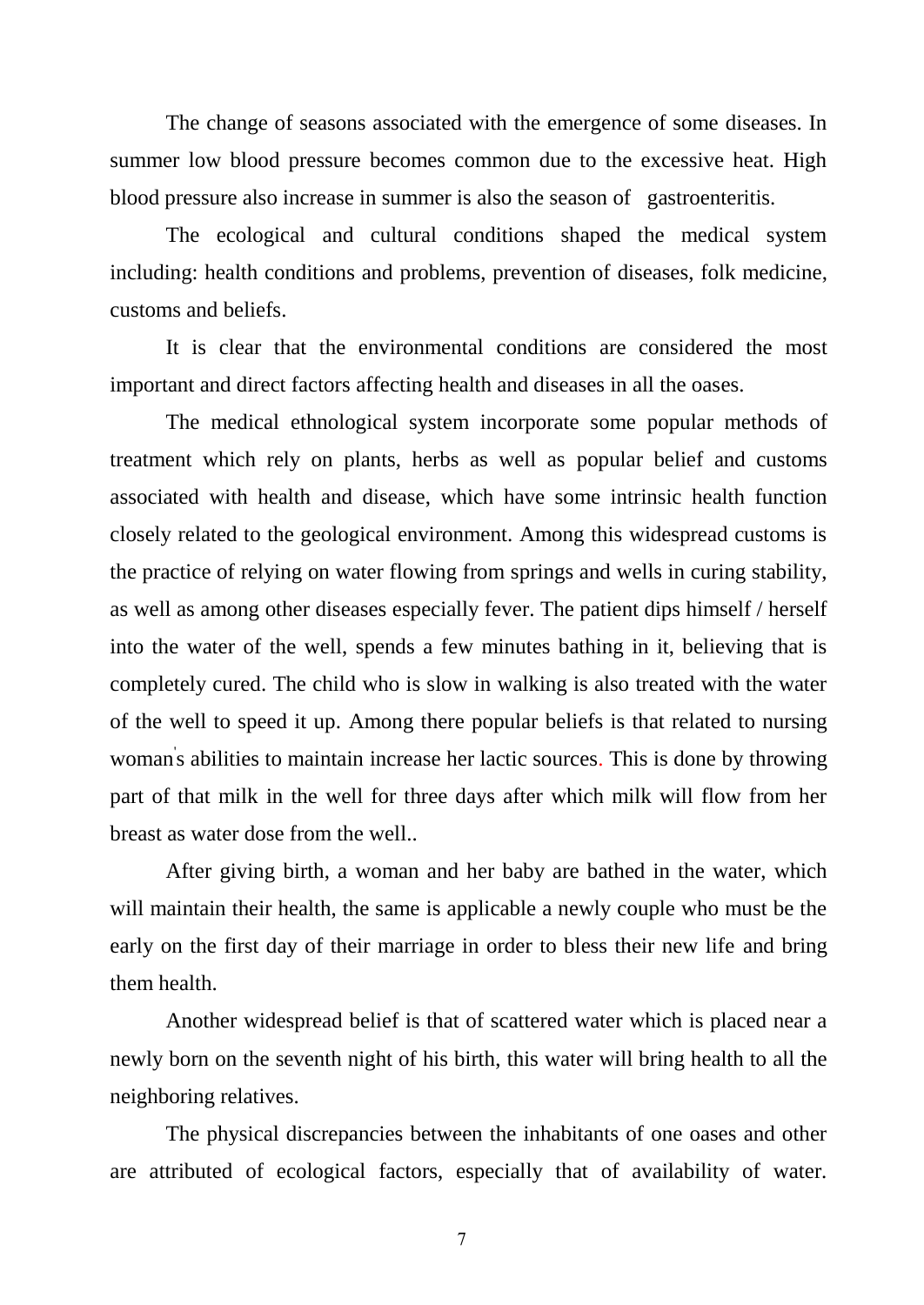Determines some physical features of the inhabitants it is around water that people , s like beliefs, customs, health conditions are centered.

Some kind of plants and herbs which grown locally are still used in treat various kind of diseases such plants "Al-Handal" which is used in treating Rheumatism and arthritis . Another is the use of a certain kind of dates " Al-Hegleeg" in treating Colics, Diahrea and Diabetes mellitus. "Al-. Doumm palms" is used for dyspepsia and gastritis,"Senamiki" for constipation, "Al-Morer" plant for treatment of cough and high temperature . "Al-Ogool" plant is used in cases of piles and renal inflammations, "Al Ashar" plants fluid extracted from it is useful in treating gum and dental problems. "Al-Makheet" is useful in treating desentery and caster oil in treating wound.

Another kind of plant "Al-Handagoog" is eaten to increase milk flow in the nursing mother. "Al-Sakarn" is used as an anesthetic, where as a sultans extracted from "Al- Santt" trees is sprayed on hewounds to function like sulpha derivatives. In treating dental problems one kind called "Al- quarrad" is used and in dealing with kidney stones a plant called the "Isreali olive" it is believed to be very effective against scorpion toxins.

Pressures, a process which is performed by some uneducated "Practioners" cautery and air cups employed to treating rheumatic pains. In the case of meals, some santt wood is burnt in the special room, which raises its temperature thus, hastening the appearance of rash. This is immediately followed by a drop in the patient 's temperature. There are some instances representing popular practices in medicine in the traditional medical system which are closely connected with ecological factors that played a major role in treating diseases like lemon grass plant which used stomach pain.

There is a correlation between diet and diseases; food is the outcomes of the environment traditions and beliefs.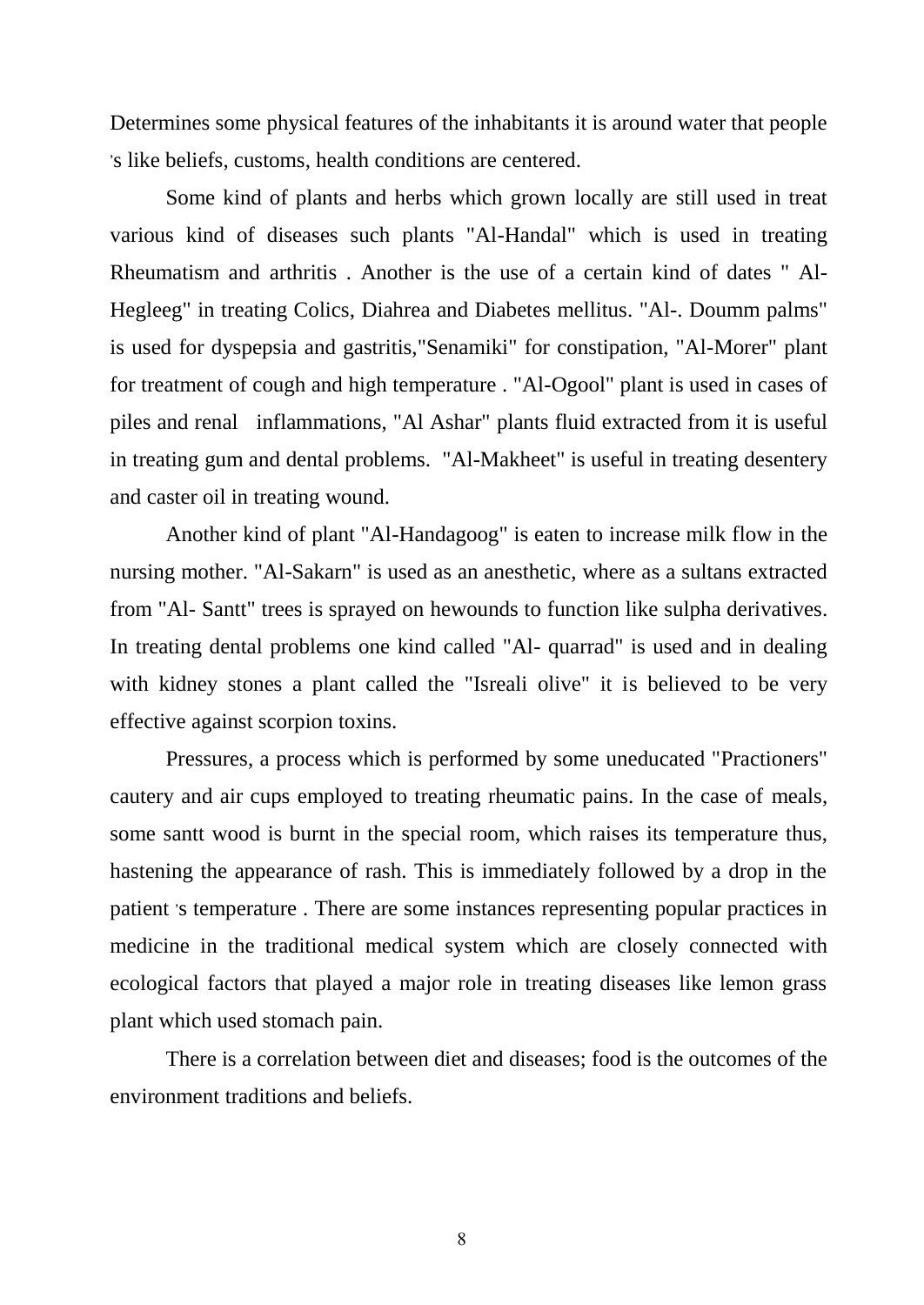Ecological factors play a major role in this respect, traditions is also important in determine diet and traditional foods which are taken as a symbol of kinship unity. Traditional food had come as a result of adjustment.

Food shortage and malnutrition are associated with certain diseases. These diseases vary in quantity and not quality from one oasis to another.

Among the common diseases in the oases resulting from lack of proteins are ascitis and gastroenteritis. Bad eating habits also lead to irritable colon. Cases of gastric inflammation and hyperacidity were noticed as a result of use of spices, chilly powder and salted cheese.

Dates are considered one of the most important local crops which help keeping the food balanced. This crop is consumed in different ways. It plays an important role resource. All the oasis inhabitants depends on the salt produced from underground water. It is free from iodine; hence it leads to increased incidence of hypothyroidism. The ecological conditions combine with nutrition, health and diseases. Nutritional stresses on man are clearly reflection of ecology culture and biology.e to

Development programs are mainly interested in diseases and its effects on development. Development affects human health and this effect may be positive or negative as development may result in appearance of certain diseases may create others which are not present before (pollution causes many diseases) and may control the spread of some other diseases. In oasis there are a few diseases due to development activities which are called development diseases such as diseases due to insecticides, chemical fertilization, food processors, house building, style, use of technical utilities, increased psychological pressure, artificial feeding for bodies. Folk medicines and beliefs closely connected with the geological environment, so that it is noted that life, beliefs, customs, health and diseases are all centered on water. It is clear that the environmental conditions are considered the most important and direct factors affecting health and diseases and treatment in all the oases.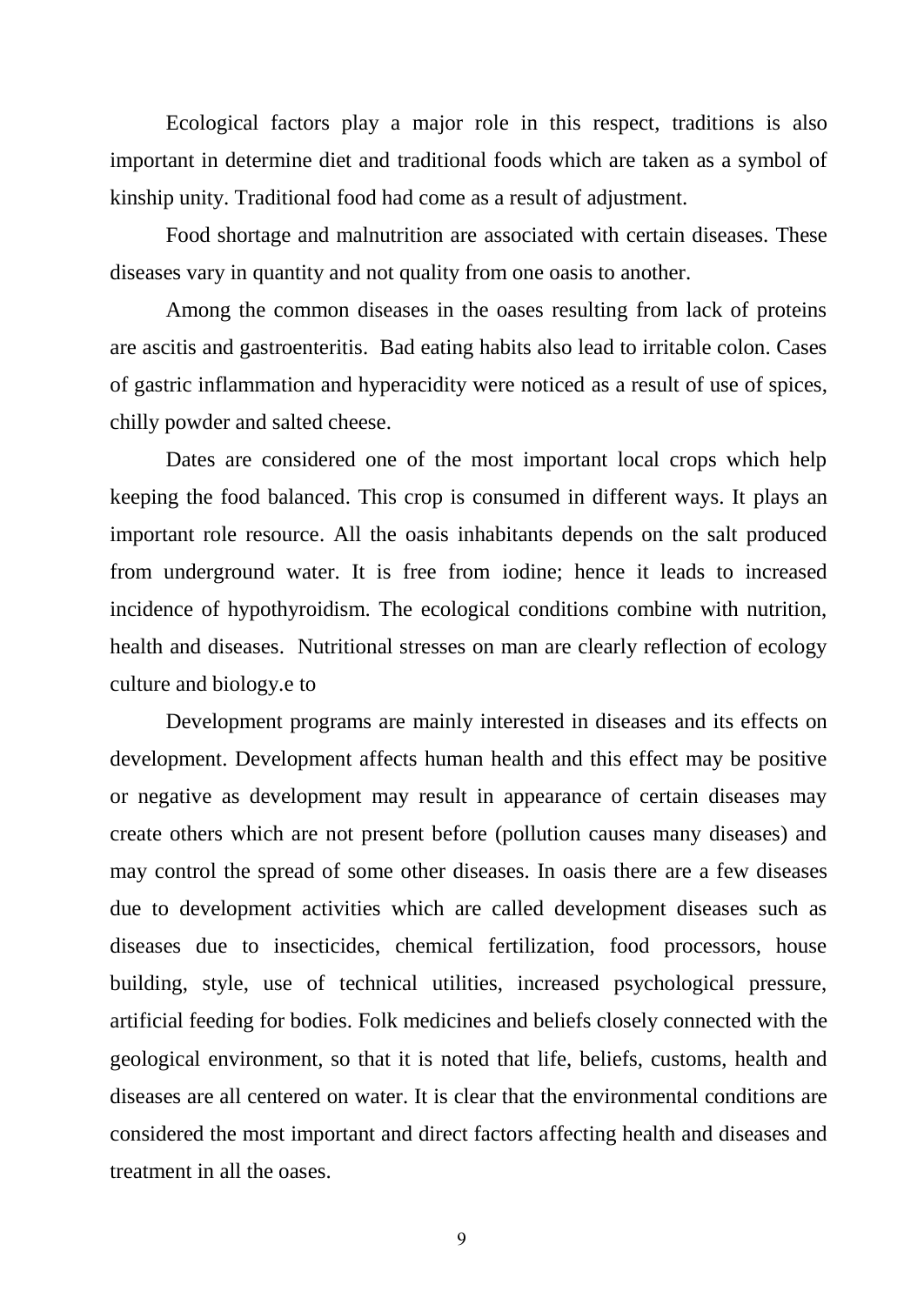Nutrition and food problems are important in the field of development. Natives in the all oases refuse the idea of introducing new crops as they are unfamiliar to them. In spite of the fact that, they are fully aware of their food value many kind of food, eating habits and cooking procedures are considered basic impediments the way to health development.

Dependence on purchased food become great in the cities of the oasis and traditional food is not available even to those with sufficient income, so diet is accelerated by the food industry. This in turn depends on its profit. Processing and pack aging and not on raw foods. This is clear in the widely spreading food industry especially in the cities of Kharga and Dakhla oasis.

Examples of these foods are (pastrami – luncheon- meat- liver and fish). Other kinds of food that are not fresh come from far away regions. They might spoil due to the heat or bad refrigeration. These kinds of food are available but the native do not prefer them but prefer the traditional food. Most of the native dwellers refused to use the new kind of salt sold in the market, they preferred their traditional kind despite of its lack of iodine which is needed for protection against. The natives also do not prefer fish which has been recently added to their food menu in order to compensate for the lack of iodine in their diet.

All this resulted in the appearance of new diseases related to the new kinds of food, such as Hepatitis, Gastroenteritis, vitamin deficiency, fatigue and constipation obesity resulted from the present nutrition. Traditional food are the outcome of adjustment when any change occurs it must be kept in mind that traditional food may be more beneficial consequently, any change in the diet an environment may lead to nutrition diseases. Processed food and frozen meat had its effect on the appearance of many diseases thus were not know before as hepatitis, diarrhea, chickenpox, yellow fever, scartiet fever, dysentery and jaundice.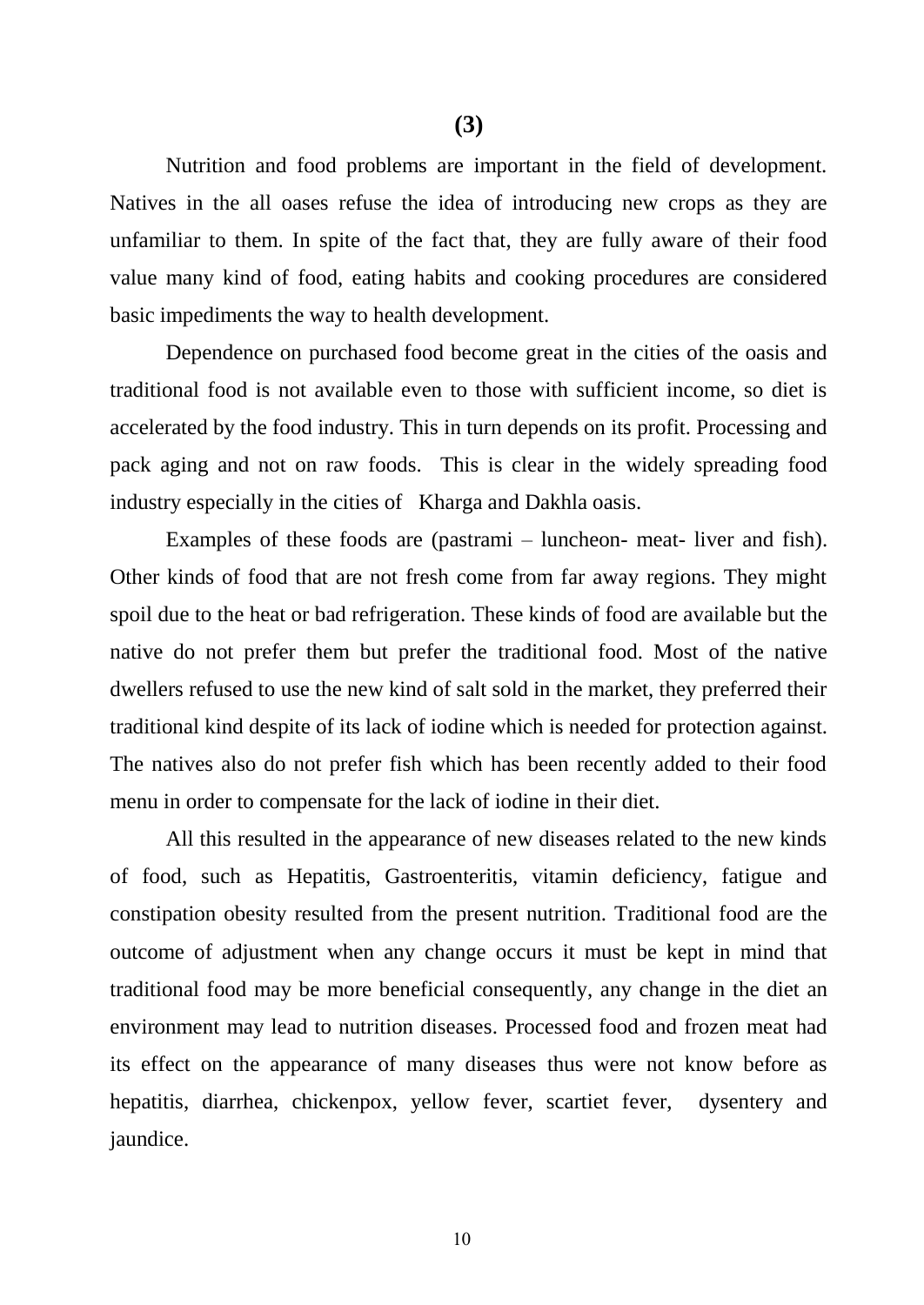The changes in the life style that occurred in the oasis as social relationship, economic activities, currency use and economic independency resulted in appearance of many diseases like hypertension, gastric ulcer, hypotension and coronary diseases.

Ecological conditions in the oasis played an important role in limiting the spread of infections brought by new comers from their original habitats such as chest infections, typhoid, meningitis and parasite infections as pillargiasis.

One of the sides of medical health includes the cultural adaptation to health problems, cultural habits and traditions have an indirect effect on health. The cultural adaptation appeared in the efforts that had been made to control illnesses problems.

The list of traditional food has not disappeared but contained to be side by side with the new kind. Therefore, health orientation is very important for better health and less diseases especially in areas where health is threatened and diseases is common.

The formal medical system that concerned with things such as accurate diagnostic, techniques therapeutic efficiency immunization, skilled, surgery and chronic illness relief more broadly interested in the scientist base of medical practices and what teaching about proper diet.

The emergence of human societies created a new adaptive in the face diseases, a strategy that forced on man a major concern with the prevention and treatment in learning to treat diseases. Man has developed a vast complex of knowledge, beliefs, techniques, roles, norms, values and symbols that interlock to form matually reinforcing supporting system. This vast complex and all the other items to add to the list constitutes a medical system, the term properly embraces the totality of health knowledge, beliefs, skills and practices of the members of every oases and promote optimum functioning of the society.

Some changes especially the economic ones that the oasis have helped to bring some minor changes in food especially to some kinds of cooking vegetables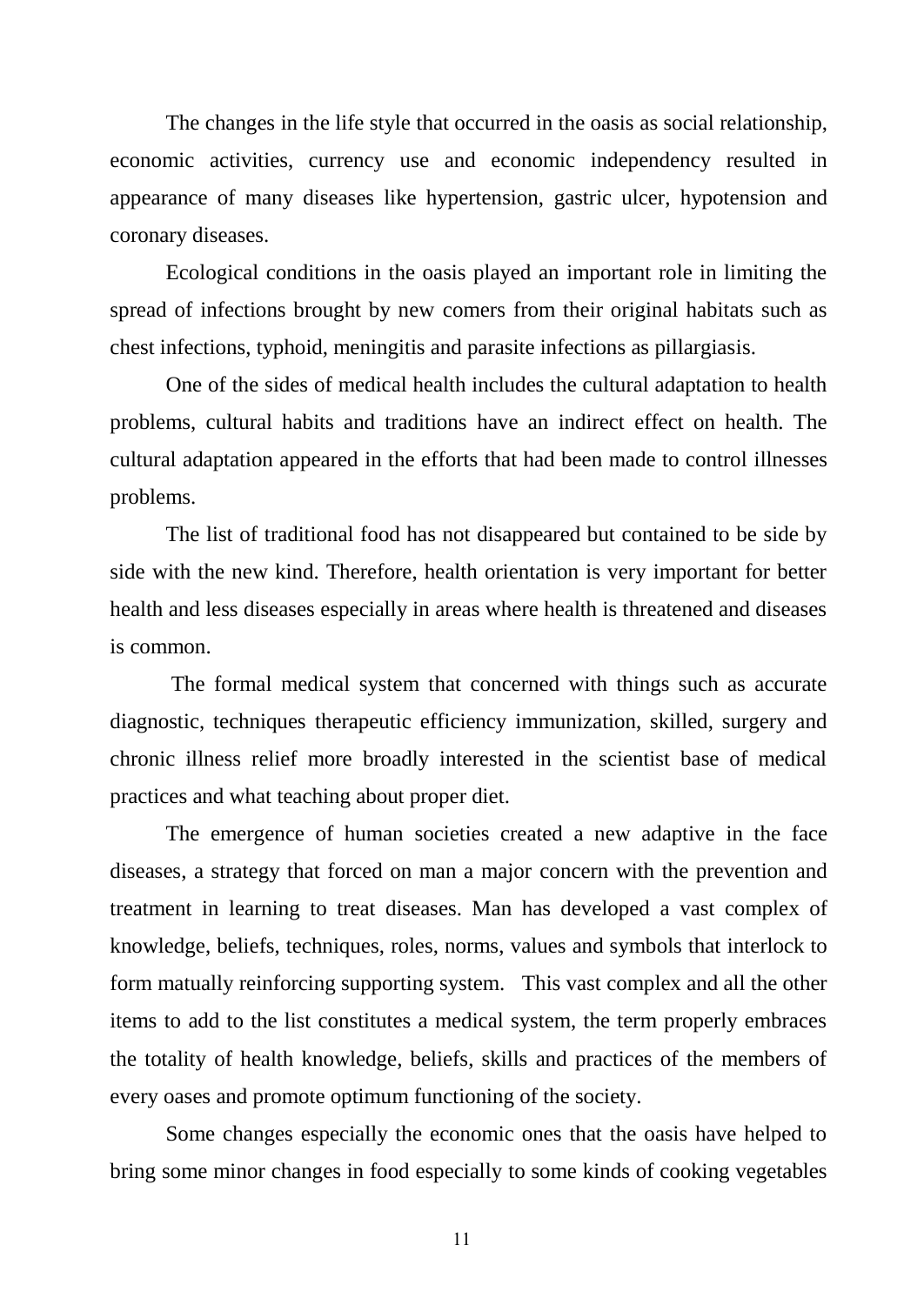which have recently been introduced some young of the people now accept fish which has been brought to the area to make for iodine deficiency. Recently, a few people have also started to use the new salt but this has taken some years to do.

Many oasis habitats were directed to modern therapy in hospitals in combination with the folk medicine as medicinal plants and under ground water.

#### **Conclusion**

On the light of what has been pointed out the following conclusion can be made:

1- The formal medical systems concerned with things such as, accurate diagnostic techniques therapeutic efficiency immunization, skilled surgery and chronic illness relief, more broadly interested in the scientific base of medical practices.

2- The traditional medical systems still side by side with the new one.

3- Physical and climatic environment conditions have had a vital role in effecting health and diseases are associated with the desert environment. Another kind of diseases associated with the nature of economic activities. The change of seasons is associated with others diseases.

4- The economic, social and development changes that have taken place in the oasis played a role in causing some diseases which were previously unknown to the area.

5- Ecological conditions have played a vital role in making some other diseases quite scarce they are also helped in prevention against some endemic diseases such as Bilharsia.

6- Folk medicines and beliefs are closely connected with the geological environment so that it is noted that life, beliefs, customs, health and diseases centered around water.